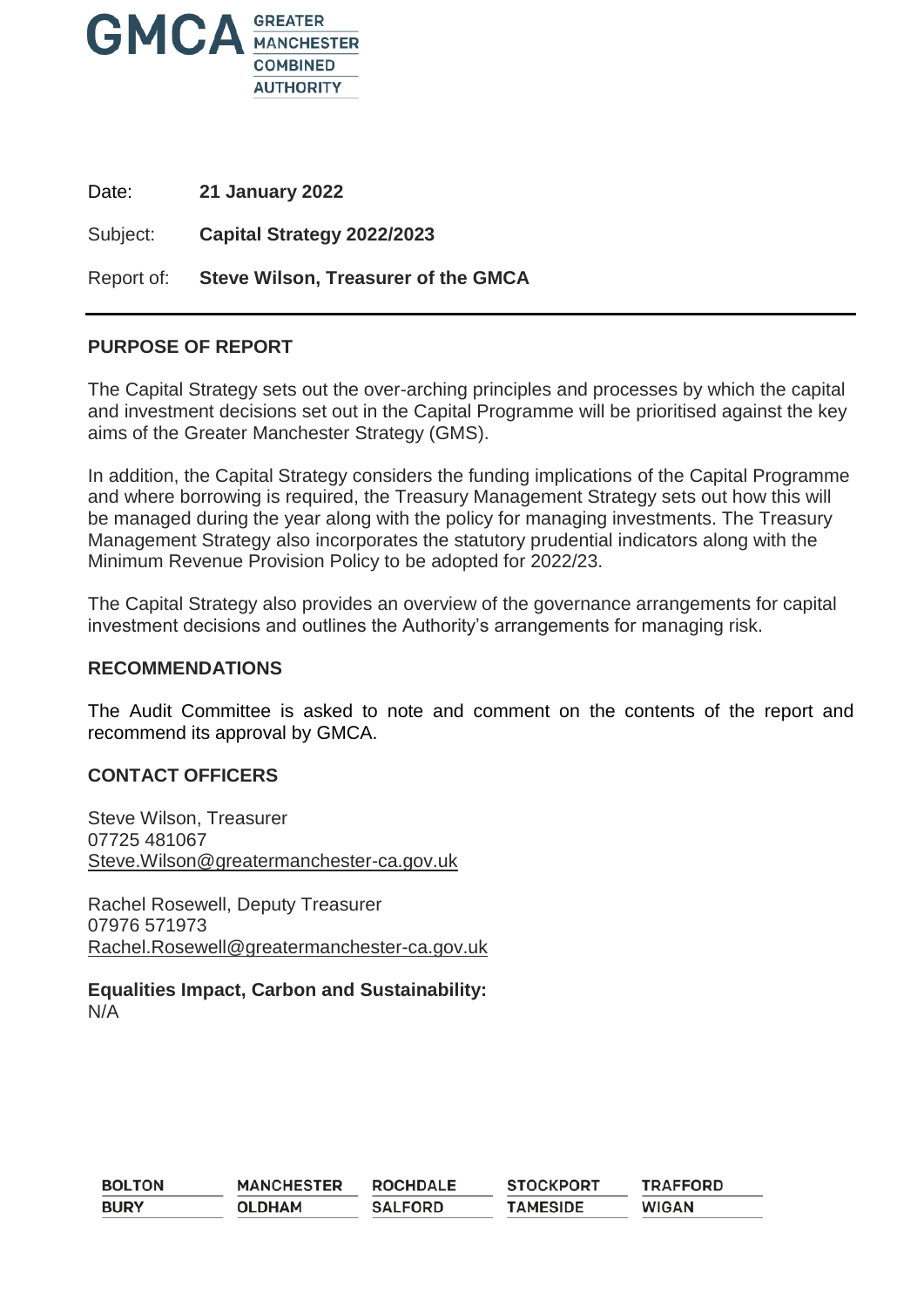# **Risk Management**

The GMCA's approach to risk is included in section 9.

### **Legal Considerations**

This report fulfils the statutory requirements to have the necessary prudential indicators to be included in a Treasury Management Strategy.

### **Financial Consequences – Revenue**

Financial revenue consequences are contained within the body of the report

### **Financial Consequences – Capital**

Financial capital consequences are contained within the body of the report

### **Number of attachments to the report:** None

#### **Comments/recommendations from Overview & Scrutiny Committee**  N/A

### **Background Papers**

Capital Strategy, GMCA 12th February 2021

### **Tracking/ Process**

Does this report relate to a major strategic decision, as set out in the GMCA Constitution? No

### **Exemption from call in**

Are there any aspects in this report which means it should be considered to be exempt from call in by the relevant Scrutiny Committee on the grounds of urgency? No

### **GM Transport Committee**

N/A

# **Overview and Scrutiny Committee**

N/A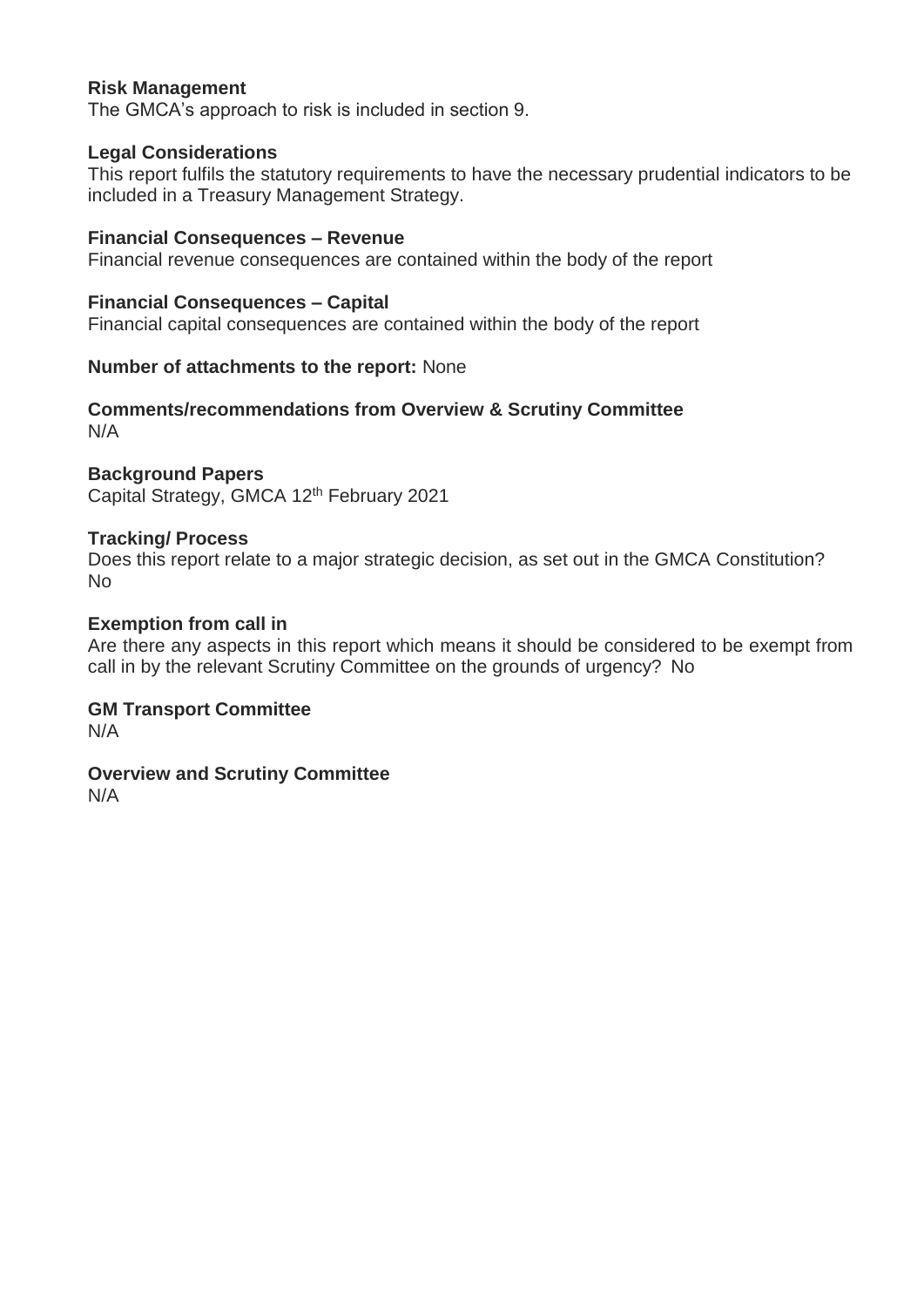# **1. INTRODUCTION AND BACKGROUND**

- 1.1 The Chartered Institute of Public Finance and Accountancy (CIPFA) Prudential Code requires local authorities to approve and publish an annual Capital Strategy. The Capital Strategy provides:
	- a) a high-level overview of how capital expenditure, capital financing and treasury management activity contribute to the provision of services;
	- b) an overview of the management of associated risks; and
	- c) the implications for future budgets and financial sustainability.
- 1.2 The Capital Strategy maintains a strong link to the aims of the Greater Manchester Strategy (GMS). The overall vision set out in the GMS is to make Greater Manchester one of the best places in the world to grow up, get on and grow old. This will be delivered by 10 key priorities:
	- a) **Children starting school ready to learn**. All GM children starting school ready to learn
	- b) **Young people equipped for life**. Reduced number of children in need of safeguarding and all young people in education, employment or training following compulsory education
	- c) **Good jobs, with opportunities to progress and develop**. Increased number of GM residents in sustained, 'good' employment and improved skills levels
	- d) **A thriving and productive economy in all parts of Greater Manchester**. Improved economic growth and reduced inequality in economic outcomes across GM places and population groups and increased business start-ups and inward investment, and improved business performance
	- e) **World-class connectivity that keeps Greater Manchester moving**. Improved transport networks and more sustainable GM neighbourhoods, reduced congestion and future-proofed digital infrastructure that fully supports commercial activity, social engagement and public service delivery in GM
	- f) **Safe, decent and affordable housing**. High quality housing, with appropriate and affordable options for different groups and no one sleeping rough on GM's streets
	- g) **A green city region and a high-quality culture and leisure offer for all**. Reduced carbon emissions and air pollution, more sustainable consumption and production, and an outstanding natural environment. Increased local, national and international awareness of, pride in, and engagement with GM's culture, leisure and visitor economy
	- h) **Safe and strong communities**. People feeling safe and that they belong, reduced crime, reoffending and antisocial behaviour, and increased support for victims and more sustainable GM neighbourhoods
	- i) **Healthy lives, with quality care available for those that need it**. More people supported to stay well and live at home for as long as possible, improved outcomes for people with mental health needs and reduced obesity, smoking, alcohol and drug misuse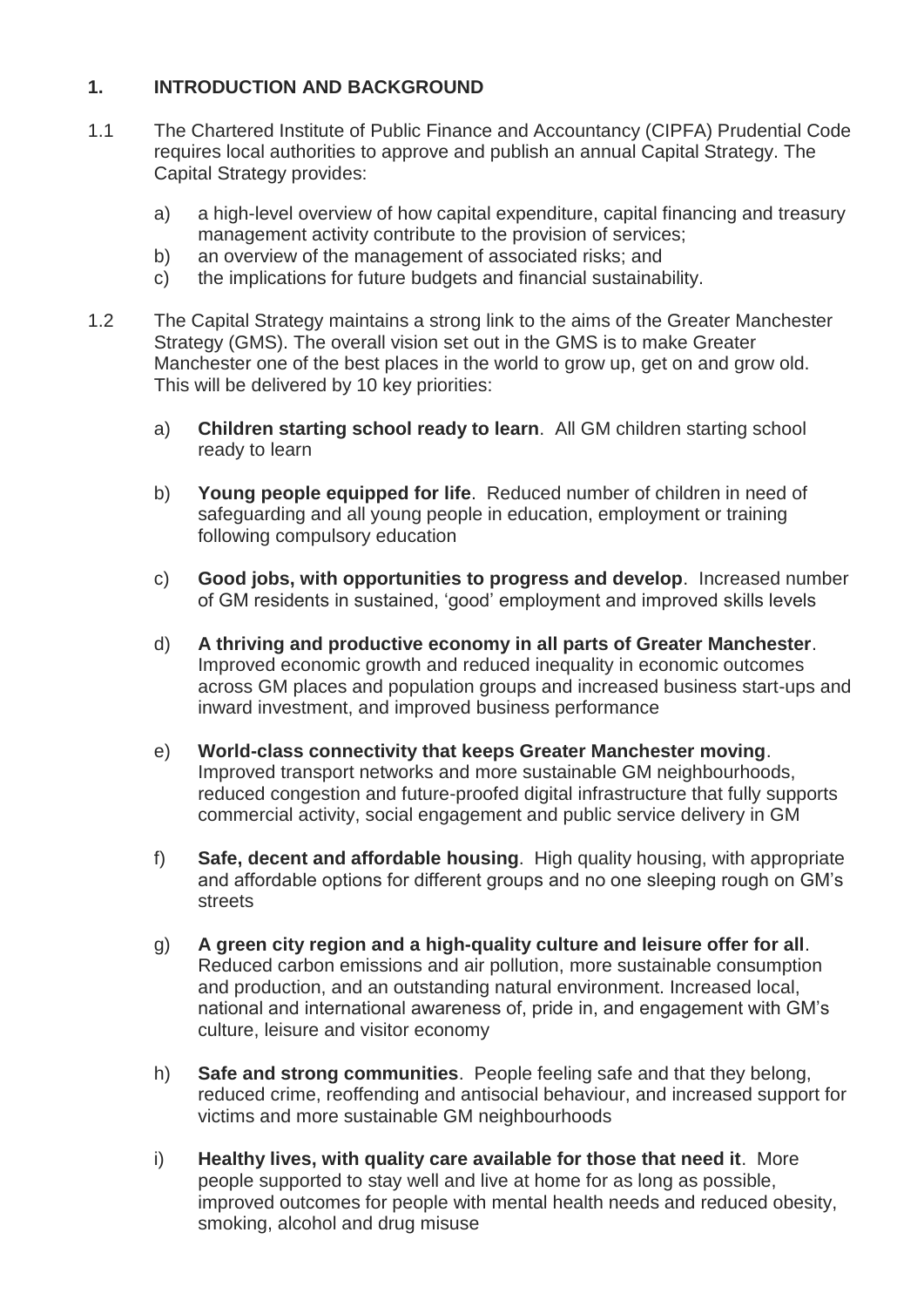- j) **An age-friendly city region**. People live in age-friendly neighbourhoods, inclusive growth and reduced inequality across GM places and population groups and reduced social isolation and loneliness
- 1.3 The Capital Strategy covers the following key topics and should be read alongside the Treasury Management Strategy Statement, Borrowing Limits and Annual Investment Strategy 2022/23 also on the agenda for this meeting.
	- a) The Capital Strategy;
	- b) Governance, reporting and scrutiny arrangements;
	- c) The capital programme
	- d) Asset Management;
	- e) Commercial Investment;
	- f) The approach to borrowing and financial investments as set out in the Treasury Management Strategy;
	- g) The policy for setting aside amounts to repay debt as set out in the Minimum Revenue Provision Policy;
	- h) The financial indicators required by the Prudential Code;
	- i) The approach to risk;
	- j) The extent of other long-term liabilities; and
	- k) Current knowledge and skills to deliver the Capital Strategy.

# **2. THE CAPITAL STRATEGY**

- 2.1 The overarching Capital Strategy for the Greater Manchester Combined Authority (GMCA) is to ensure that all resources are directed towards achieving the outcomes contained within the Greater Manchester Strategy (GMS) by maximising the use of external funding to deliver the highest impact affordable programme.
- 2.2 The following are priority investment areas for the GMCA and are reflected in the capital programme:
	- a) **Transport**. The Authority is significantly investing in Metrolink enhancements and renewals, Clean Air Zone, cycling, walking and buses. This is to achieve the GMS priorities of world-class connectivity that keeps Greater Manchester moving and green city region.
	- b) **Economic Development and Regeneration**. Alongside the Non-Treasury Investments in Section 5 of the report the Authority is significantly investing in public sector decarbonisation, green homes and brownfield sites funded by grants from UK central government. This is to achieve the GMS priorities of safe, decent and affordable housing, thriving productive economy in all parts of GM, good jobs with opportunities to progress and develop and a green city region.
	- c) **Fire & Rescue Service.** A rolling programme of vehicles and equipment renewals alongside a refreshed estates programme funded mainly from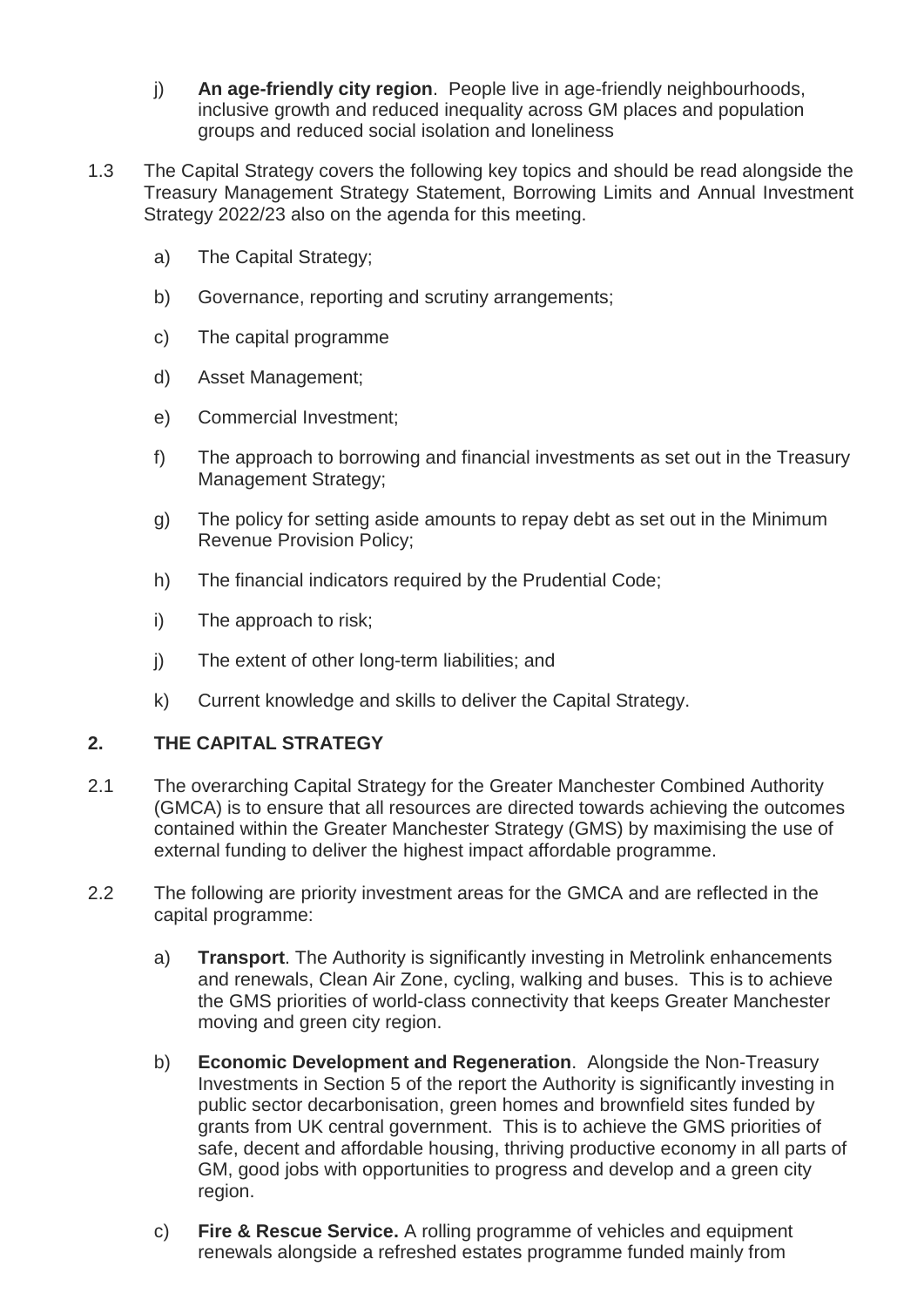borrowings. This is to achieve the GMS priority of safe and strong communities.

- d) **Waste & Resources Service.** Investment in improvements to current facilities enabling waste to be processed more efficiently. This links to the GMS priority of a green city region.
- e) **Police Service**. Significant investment in Information and Communications Technology (ICT), fleet vehicles and further service improvements funded by borrowings. This is to achieve the GMS priority of safe and strong communities.

# **3. GOVERNANCE AND RISK MANAGEMENT FRAMEWORK**

- 3.1 The GMCA's capital programme involves the expenditure and financing of £1.762 billion of capital schemes over the period 2021/22 to 2024/25. It is important therefore that the risks surrounding the delivery and financing of the capital projects are understood and appropriate governance arrangements are in place. For the authority these governance arrangements are:
	- a) The Capital Strategy itself which is scrutinised by Audit Committee prior to approval by the GMCA.
	- b) The authority which approves the Capital Programme and capital schemes;
	- c) The Corporate Issues and Reform Overview and Scrutiny Committee which has the remit for budget oversight and other financial matters is responsible for scrutinising the Capital Programme;
	- d) The GMCA's Senior Management Team (SMT) which has overall responsibility for the management and monitoring of the Capital Programme;
	- e) The GMCA constitution sets out the powers of officers with regard to capital expenditure;
	- f) The GMCA receives quarterly capital monitoring reports which identifies any variation to the approved programme;
	- g) All capital expenditure follows the GMCA's financial accounting framework which ensures expenditure is treated in a manner compliant with accounting convention / statutory guidance; and
	- h) The capital programme is subject to both internal and external audit scrutiny.
- 3.2 Risk is inherent with any investment or commercial activity and whilst it cannot be eliminated, the authority will adopt a strategic approach to risk management. The GMCA's approach to managing risk is that any risks will be appropriate for the authority to take and proportionate to benefits derived, in terms of delivery of Capital Strategy and GMS objectives, both for individual projects and cumulatively. In this way, the authority has a clear understanding of the adverse aspects of risk and can take steps to mitigate it when making decisions.

# **4. CAPITAL PROGRAMME**

4.1. Schemes are included in the capital programme with the aim of delivering the 10 key priorities of Greater Manchester. The proposed capital programme is shown below along with the along with the associated financing.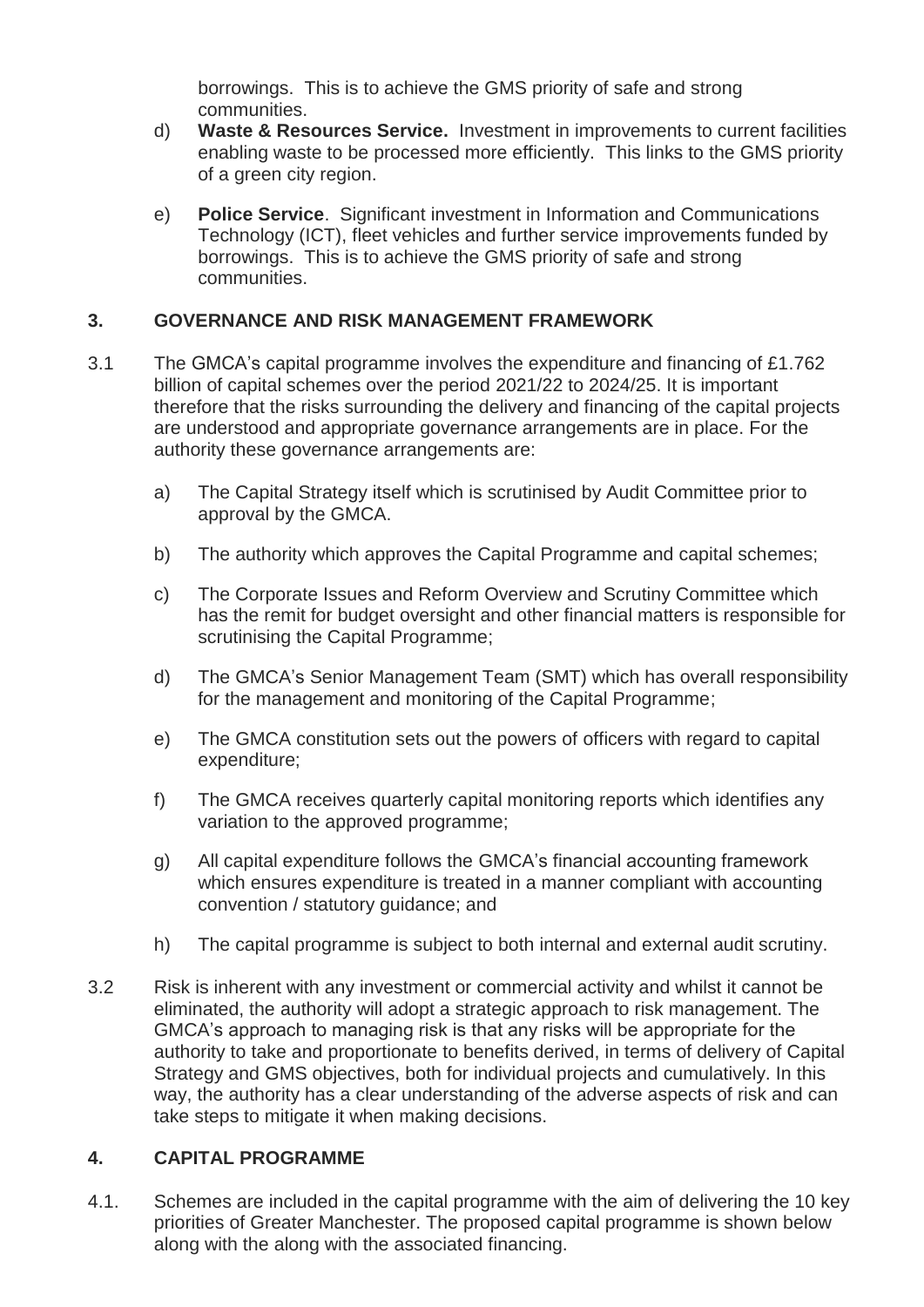| <b>Capital expenditure</b>                      | 2021/22         | 2022/23         | 2023/24         | 2024/25         | <b>Total</b>    |
|-------------------------------------------------|-----------------|-----------------|-----------------|-----------------|-----------------|
| £m                                              | <b>Estimate</b> | <b>Estimate</b> | <b>Estimate</b> | <b>Estimate</b> | <b>Estimate</b> |
| Transport                                       | 209.823         | 277.630         | 249.561         | 124.582         | 861.596         |
| <b>Economic Development</b><br>and Regeneration | 236.510         | 170.859         | 133.800         | 124.300         | 665.469         |
| <b>Fire and Rescue Service</b>                  | 13.483          | 19.847          | 13.860          | 13.919          | 61.109          |
| <b>Waste &amp; Resources</b><br>Service         | 24.339          | 10.354          | 6.070           | 2.520           | 43.283          |
| <b>Police Service</b>                           | 57.601          | 17.013          | 37.551          | 18.726          | 130.891         |
| <b>Total</b>                                    | 541.756         | 495.703         | 440.842         | 284.047         | 1,762.348       |

| <b>Financing of capital</b><br>expenditure | 2021/22         | 2022/23         | 2023/24         | 2024/25         | <b>Total</b>    |
|--------------------------------------------|-----------------|-----------------|-----------------|-----------------|-----------------|
| £m                                         | <b>Estimate</b> | <b>Estimate</b> | <b>Estimate</b> | <b>Estimate</b> | <b>Estimate</b> |
| Capital receipts                           | 97.221          | 115,000         | 118.069         | 115.000         | 445.290         |
| Capital grants                             | 265.746         | 163.104         | 105.332         | 42.296          | 576.478         |
| <b>Revenue Contribution</b>                | 19.490          | 35.592          | 30.392          | 30.392          | 115.866         |
| <b>Borrowing</b><br><b>Requirement</b>     | 159.299         | 182.007         | 187.049         | 96.359          | 624.714         |

- 4.2. The capital programme is subject to regular review with quarterly monitoring reports presented to the authority. Estimates of capital grant allocations in the financing section above are known to be subject to variation.
- 4.3 The capital programme does not yet include the outcome of the City Region Sustainable Transport Fund submission which included proposals to secure up to £1.19 billion of capital funding for period 2022/23 to 2026/27. The outcome of this is not expected to increase the estimated borrowing requirement for GMCA over the period.
- 4.4 Longer term plans of the GMCA contain rolling programmes of replacement of vehicles for transport, police and fire. The future capital plans of the GMCA are heavily influenced by central government and the Comprehensive Spending Review. Key capital priorities for GMCA include
	- a) New programmes of investment through the City Region Sustainable Transport Scheme and Bus Franchising;
	- b) Investment to support low carbon transport such as electric buses, cycling and walking and Clean Air plans; and
	- c) Other programmes such as Public Sector Decarbonisation Scheme, Brownfield Land Fund, Getting Building Fund etc to deliver an integrated and extensive infrastructure pipeline which will create livable, sustainable and well-connected places.

### **5. NON-TREASURY MANAGEMENT REGENERATION INVESTMENTS**

5.1 The GMCA does not make commercial investments, to the extent that it does not make investments purely to make a financial return. Where the GMCA has and does make capital investments, it is for strategic or regeneration purposes. The investments below align with the GMS priorities of a thriving and productive economy in all parts of Greater Manchester and safe, decent and affordable housing.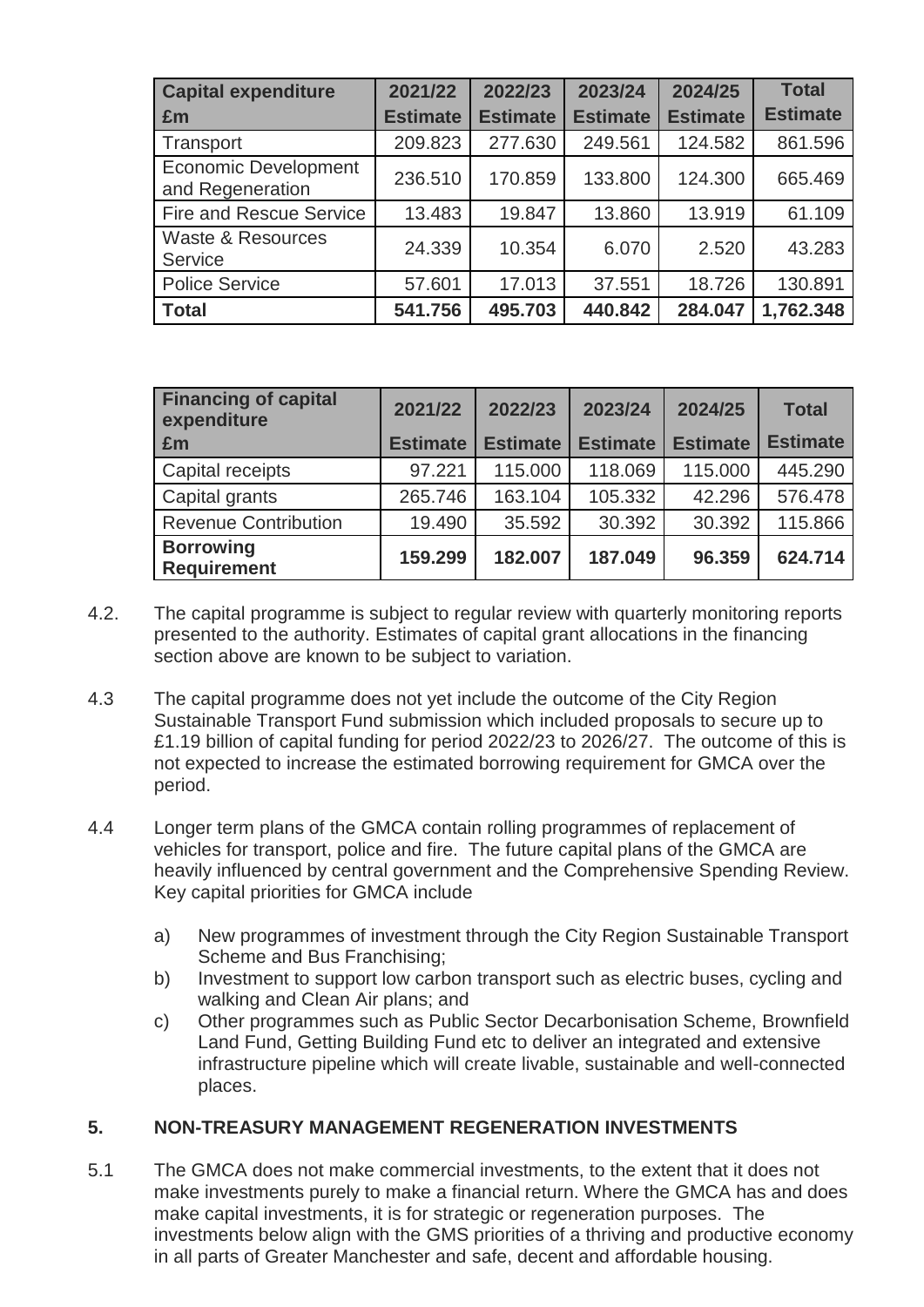### 5.2. Growing Places Fund and Regional Growth Fund

- 5.2.1 The Growing Places Fund (GPF) originally secured by the GM in 2012/13 totalled £34.5m of capital grant funding which is being used to provide up front capital investment in schemes. The GPF has three overriding objectives:
	- a) to generate economic activity in the short term by addressing immediate constraints:
	- b) to allow Local Enterprise Partnerships (LEPs) to prioritise infrastructure needs, empowering them to deliver their economic priorities; and
	- c) to establish sustainable recycled funds so that funding can be reinvested.
- 5.2.2 The Regional Growth Fund (RGF) of £65m was secured by GM through two rounds of bidding for UK Central Government funding in 2012/13 and 2013/14. The RGF has supported eligible projects and programmes raising private sector investment to create economic growth and lasting employment, with over 6,000 jobs being either created or safeguarded.
- 5.2.3 The original GPF and RGF allocations have now been fully committed and the GMCA is in the recycling phase. Between 2018/19 and 2021/22 it is currently forecast that £55m will be recycled back out to businesses using capital receipts from both GPF and RGF. Given that both investment funds were funded through government grant there are no direct impact on the revenue budget should any loans default.
- 5.2.4 There is likely to be opportunities to passport similar property investments using GMCA's own funds (prudential borrowing) to allow freeing up of GM wide Evergreen Funds for further investments.
- 5.3 Housing Investment Fund (HIF)
- 5.3.1 The Greater Manchester Housing Investment Fund has been designed to accelerate and unlock housing schemes. It will help build the new homes to support the growth ambitions across Greater Manchester.
- 5.3.2 Projects greater than £2m are recommended for approval to the GMCA by the Gateway Panel who review all the detailed information. This results in two separate committees reviewing the detailed proposals. Loans for less the £2m are subject to review and approval by the Credit Committee.
- 5.4 Greater Manchester Loan Fund (GMLF)
- 5.4.1 The GMLF was established in June 2013 in response to market constraints which significantly reduced the availability of debt finance.
- 5.4.2 The GMLF was set up to provide debt finance of between £0.1m and £0.5m to small and medium enterprises in the Greater Manchester region, with the objective of generating business growth, creating and safeguarding jobs. A maximum of £10m has been approved for use by the Fund.
- 5.5 Protos Finance Limited
- 5.5.1 In order to create capacity, GMCA has purchased a £12.1m loan committed by Evergreen to Protos Finance Limited. Protos Finance Limited is a subsidiary of Peel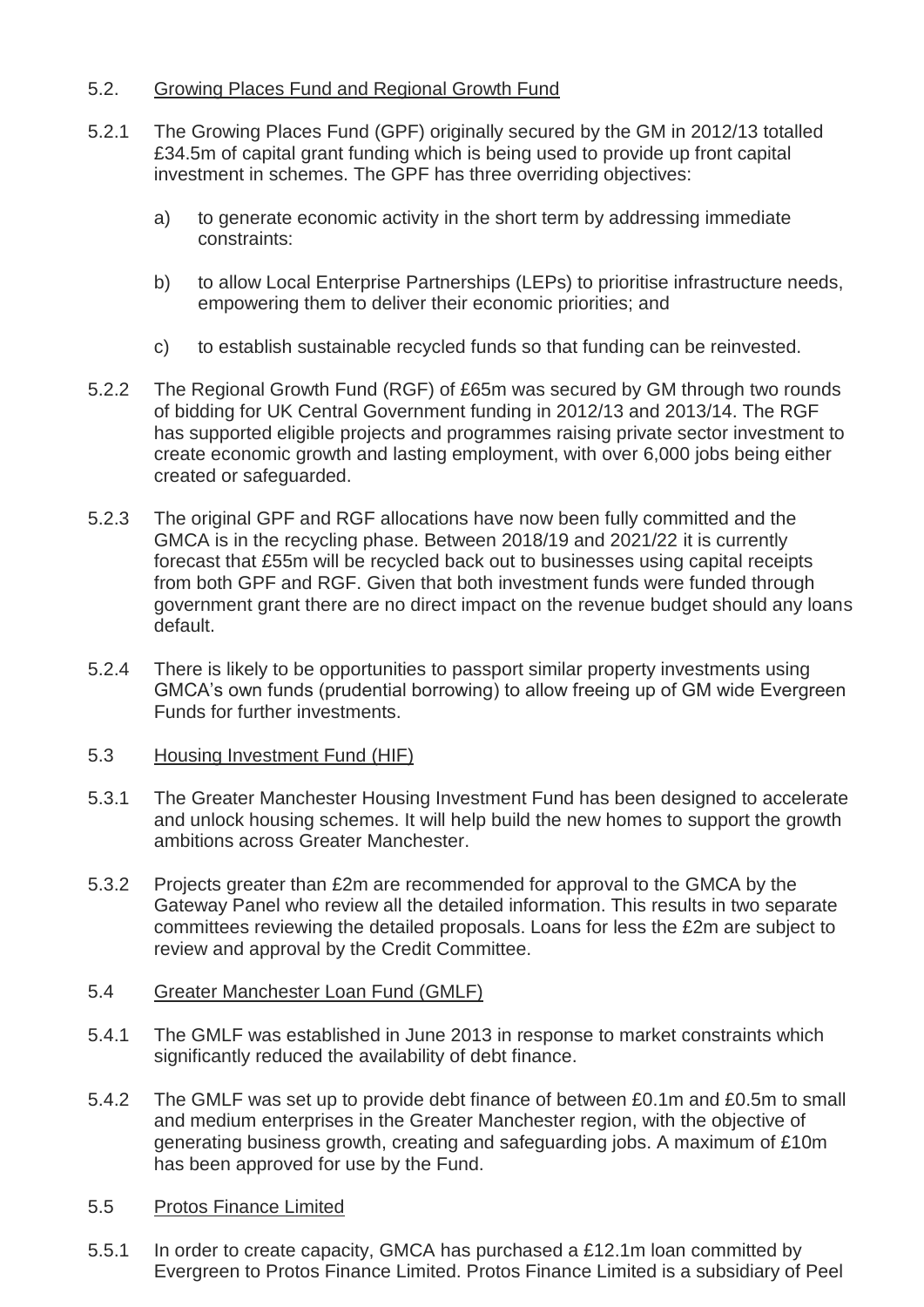established to deliver the development of an industrial site in Cheshire for a variety of uses including waste to energy, biomass and environmental technology facilities. This has freed up resources in the Evergreen Fund for further investments in Greater Manchester.

# **6. COMMERCIAL INVESTMENTS**

- 6.1 As the UK central government has introduced measures to actively discourage authorities from engaging in speculative commercial investment, principally by introducing access controls to future PWLB borrowing, then the Capital Strategy for 2022/23 does not allow for any investments to be undertaken solely for commercial purposes.
- 6.2 If the authority wishes to engage in such activity, then it will need to prepare a strategy for considering such investments which is to be approved by GMCA. In addition, such activity will also have implications for the authority's future ability to borrow from the PWLB thereby adding considerable financing risk to the authority's capital expenditure plans.
- 6.3 As such the Treasurer declares that the authority plans for capital investment as outlined in the capital programme do not contain any investments solely for commercial yield purposes.

### **7 BORROWING, REVENUE CONSEQUENCES AND THE TREASURY MANAGEMENT STRATEGY STATEMENT (TMSS)**

### 7.1 Capital Financing

- 7.1.1 Wherever possible the financing of the capital programme will utilise and maximise external funding provided by central government or other third-party sources. The net financing requirement shown in the table in section 4 above is after application of capital receipts, capital grants and revenue contributions.
- 7.1.2 The capital programme is reliant on prudential borrowing totalling £625m between 2021/22 and 2024/25. This method of financing involves the GMCA borrowing from external sources and results in additional revenue costs of interest and borrowing plus a statutory charge known as the Minimum Revenue Provision (MRP). All prudential borrowing is undertaken in full compliance with the CIPFA Prudential Code which requires authorities to approve their own borrowing limits for the year with indicators to measure the affordability and sustainability of the capital programme.

### 7.2 Treasury Management Strategy Statement

- 7.2.1 The Treasury Management Strategy Statement (TMSS) is covered in a separate accompanying report and is closely linked to this capital strategy. The capital programme identifies the borrowing need of the authority whilst the TMSS considers how the GMCA will manage these cash requirements. This may involve arranging loans and taking decisions on whether these loans should be short or long term having regard to prevailing and forecast interest rates. The TMSS will also consider the GMCA's cash surpluses and how these should be managed. At times it may be beneficial to defer borrowing and use these cash surpluses to avoid borrowing and thereby saving interest expenditure.
- 7.2.2 The authority has successfully pursued a policy of internal borrowing using its cash surpluses over the last few years whilst keeping interest rates under review for signs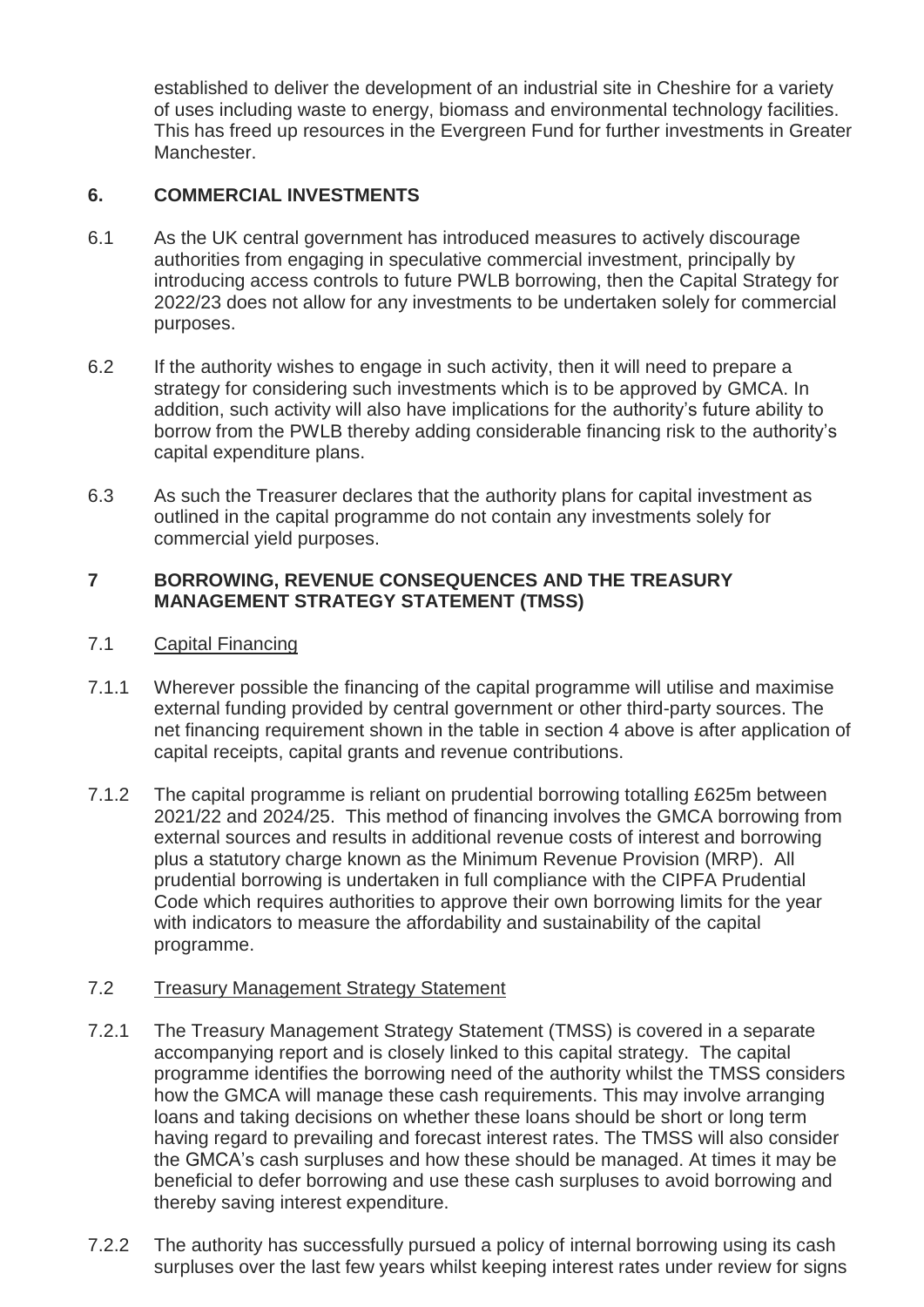they may increase. In times of increasing interest rates the authority may borrow early and then invest the surplus cash until it is required.

# 7.3 Borrowing Limits

- 7.3.1 At the end of 2021/22 it is forecast that the GMCA's external debt will be £1.418 billion (including PFI liabilities) and this is forecast to increase to £1.600 billion by the end of 2022/23 based on the borrowing needs of the capital programme.
- 7.3.2 The Prudential Code requires the GMCA to set two limits for external debt each year.
	- a) The Authorised Limit this represents the maximum limit for external debt, including PFI liabilities, taking account of fluctuations in day to day cash requirements.
	- b) The Operational Boundary this is the limit beyond which external debt is not normally expected to exceed. The GMCA is currently under borrowed as a result of pursuing an internal borrowing policy and thereby reducing financing costs.
- 7.3.3 Based on the forecast capital programme, the limits in the TMSS are:

| £m                          | 2021/22                                 | 2022/23                                          | 2023/24 | 2024/25 |
|-----------------------------|-----------------------------------------|--------------------------------------------------|---------|---------|
|                             |                                         | <b>Estimate   Estimate   Estimate   Estimate</b> |         |         |
| <b>Operational Boundary</b> | 2,579.411 2,669.596 2,764.127 2,763.212 |                                                  |         |         |
| <b>Authorised Limit</b>     | 2.702.241 2.796.720 2.895.753 2.894.793 |                                                  |         |         |

### **8. ASSET MANAGEMENT**

- 8.1. Chaired by the Deputy Mayor for Policing and Crime, the Estates Strategy Group (ESG) adopts an integrated approach to share best practice and optimise all assets to ensure best use of public money.
- 8.2. The ESG oversees a broad range of assets to ensure GMCA maintains a fit-forpurpose estate that is responsive to change and enables the delivery of organisational objectives.
- 8.3 The focus of the ESG is to:
	- a) Drive improvement in the asset management of the GMCA's property, utilising it to meet the GMS priorities and targeting resources across the GMCA;
	- b) Oversee, through the GM Estates Strategy, the strategic management of the whole of the GMCA estate and how it can work constructively with its partners;
	- c) Overseeing and managing investment programmes within the GMCA; and
	- d) Managing strategic property asset related risks.
- 8.4 Assets no longer required will be disposed of and the capital receipt used to fund the capital programme. The GMCA constitution sets out the powers of officers with regards to the disposal of assets.